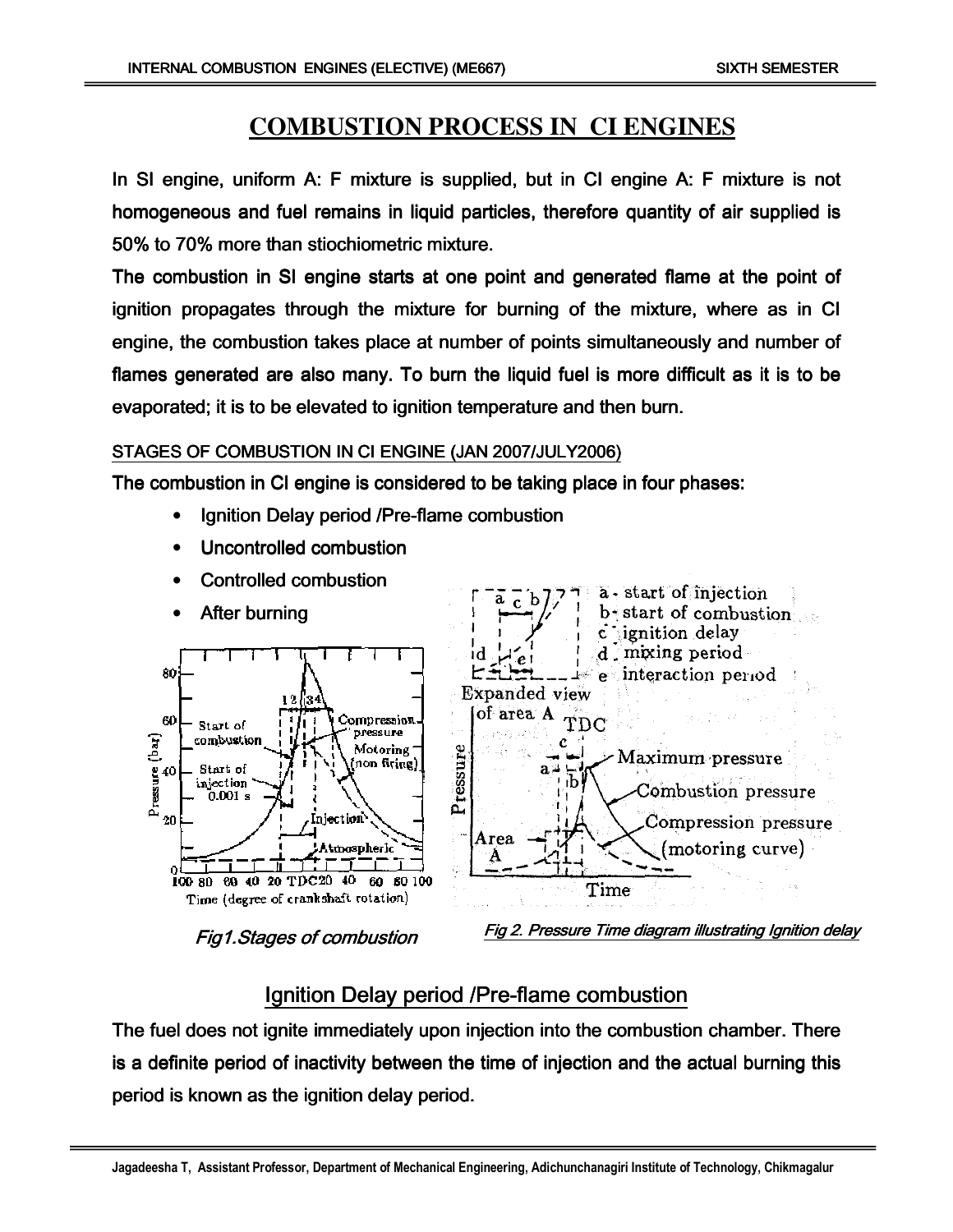In Figure 2. the delay period is shown on pressure crank angle (or time) diagram between points a and b. Point "a" represents the time of injection and point "b" represents the time of combustion. The ignition delay period can be divided into two parts, the physical delay and the chemical delay.

The delay period in the CI engine exerts a very great influence on both engine design and performance. It is of extreme importance because of its effect on both the combustion rate and knocking and also its influence on engine starting ability and the presence of smoke in the exhaust.

### 2 Period of Rapid Combustion

The period of rapid combustion also called the uncontrolled combustion, is that phase in which the pressure rise is rapid. During the delay period, a considerable amount of fuel is accumulated in combustion chamber, these accumulated fuel droplets burns very rapidly causing a steep rise in pressure. The period of rapid combustion is counted from end of delay period or the beginning of the combustion to the point of maximum pressure on the indicator diagram. The rate of heat-release is maximum during this period. This is also known as uncontrolled combustion phase, because it is difficult to control the amount of burning *l* injection during the process of burning.

It may be noted that the pressure reached during the period of rapid combustion will depend on the duration of the delay period (the longer the delay the more rapid and higher is the pressure rise since more fuel would have been present in the cylinder before the rate of burning comes under control).

## 3 Period of Controlled Combustion

The rapid combustion period is followed by the third stage, the controlled combustion. The temperature and pressure in the second stage are so high that fuel droplets injected burn almost as they enter and find the necessary oxygen and any further pressure rise can be controlled by injection rate. The period of controlled combustion is assumed to end at maximum cycle temperature.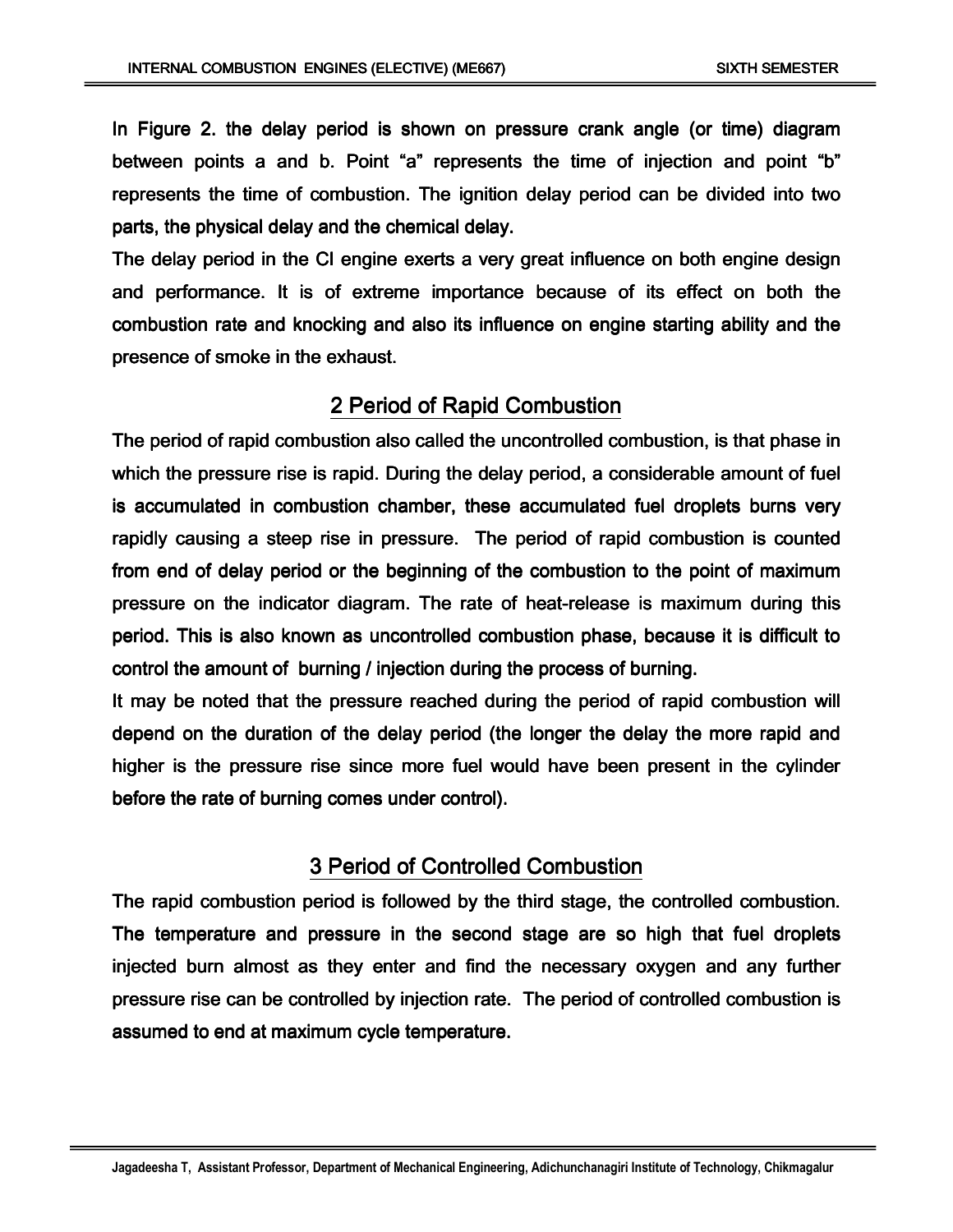# 4 Period of After-Burning

Combustion does not stop with the completion of the injection process. The unburnt and partially burnt fuel particles left in the combustion chamber start burning as soon as they come into contact with the oxygen. This process continues for a certain duration called the after-burning period. This burning may continue in expansion stroke up to 70 to 80% of crank travel from TDC.

The sequence of the events in the entire combustion process in a CI engine including the delay period is shown in Figure 3 by means of a block diagram.

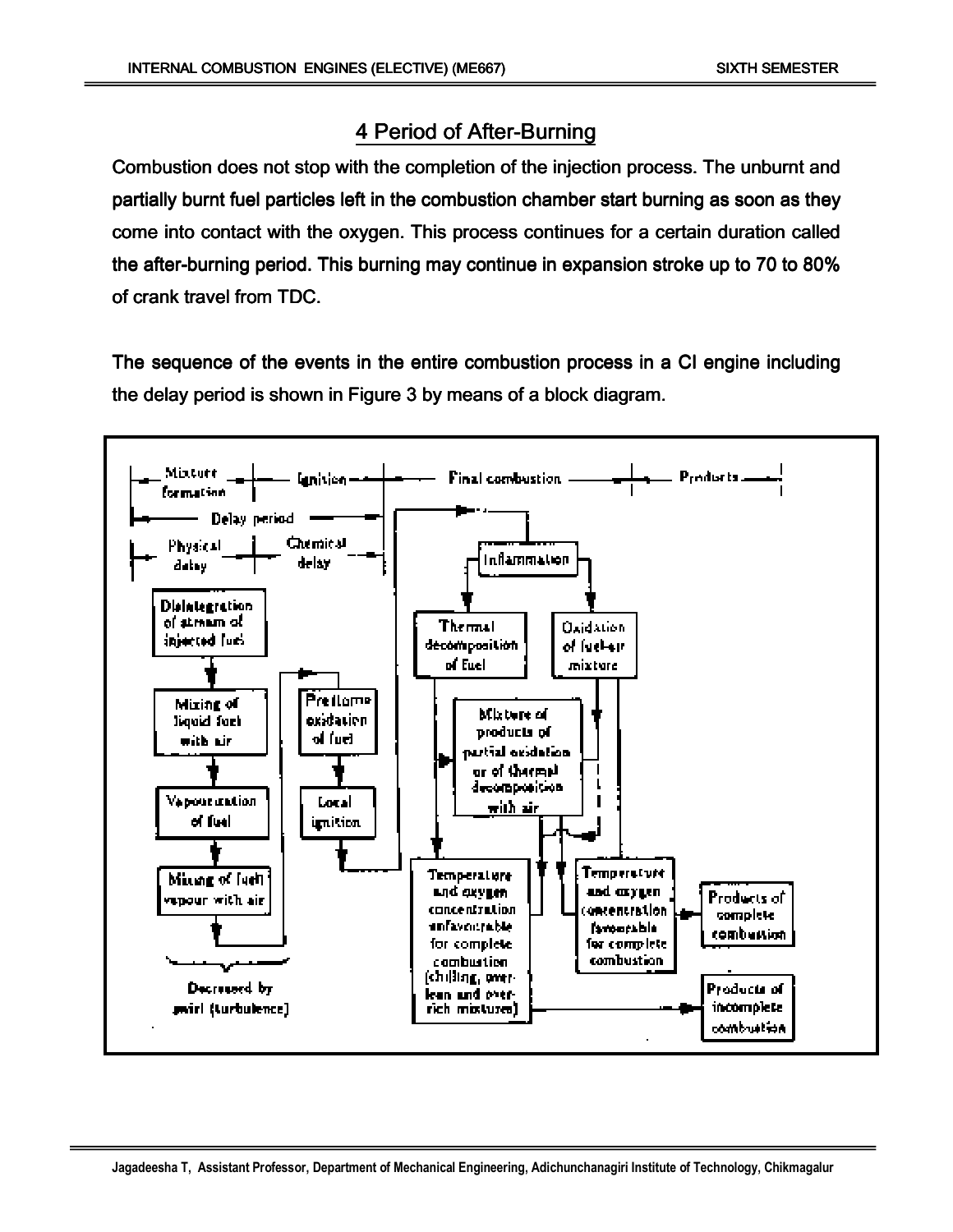### Ignition Delay or Ignition Lag ( VTU Feb 2006)

The delay period is the time between the start of injection and start of combustion. The delay period extends for about 13 deg movement of crank. This delay time decreases with increase in speed. If there is no delay, the fuel would burn at injector and there would be oxygen deficiency around the injector, which results in incomplete combustion. If the delay period is too long, amount of fuel



availability for simultaneous explosion , is too great , which results in rapid pressure rise. The delay period should be as short as possible since long delay period gives more rapid rise in pressure and thus causes knocking.

### Component of Ignition Delay or Ignition Lag ( VTU Feb 2006)

Ignition delay can be divided into two parts:

Physical Delay: The physical delay is the time between the beginning of injection and the attainment of chemical reaction conditions. During this period, the fuel is atomized, vaporized, mixed with air and raised to its self-ignition temperature. This physical delay depends on the type of fuel, i.e., for light fuel the physical delay is small while for heavy viscous fuels the physical delay is high. The physical delay is greatly reduced by using high injection pressures and high turbulence to facilitate breakup of the jet and improving evaporation.

Chemical Delay: During the chemical delay reactions start slowly and then accelerate until inflammation or ignition takes place. Generally, the chemical delay is larger than the physical delay. However, it depends on the temperature of the surroundings and at high temperatures, the chemical reactions are faster and the physical delay

Total delay period = Physical delay  $+$  Chemical delay

$$
t_t = t_p + t_c,
$$
  
In Cl engine  $t_p \gg t_c,$   
In Sl engine  $t_p \approx 0$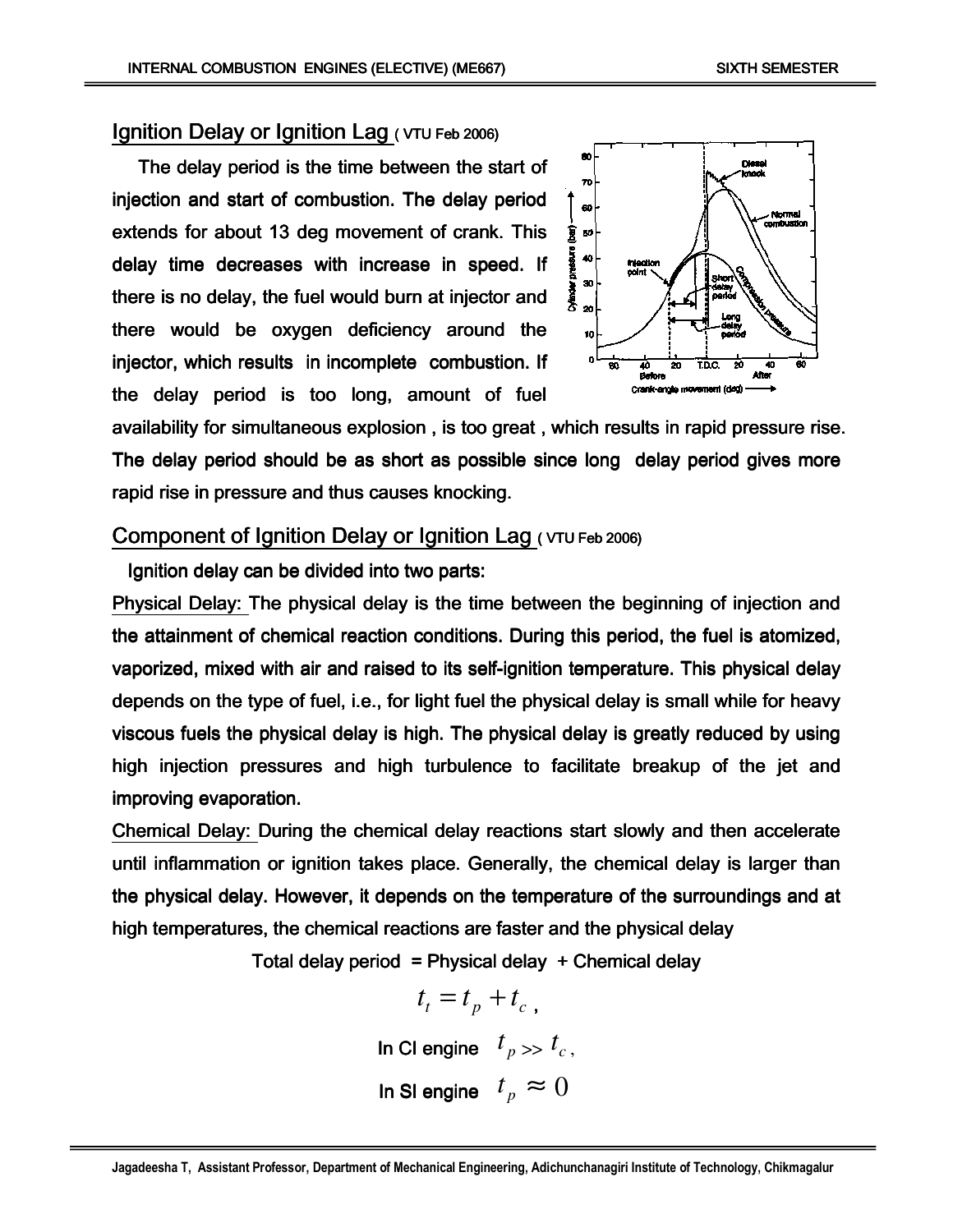## Combustion phenomenon in CI engine V/s combustion in SI engine. ( VTU July 2006)

| <b>SL</b>      | <b>COMUSTION IN SI ENGINE</b>                      | <b>COMBUSTION IN CI ENGINE</b>                       |  |
|----------------|----------------------------------------------------|------------------------------------------------------|--|
| <b>NO</b>      |                                                    |                                                      |  |
| 1              | Homogeneous mixture of petrol vapour and air is    | Air<br>alone<br>is<br>through<br>compressed<br>large |  |
|                | compressed ( CR 6:1 to 11:1) at the end of         | Compression ratio (12:1 to 22:1)and fuel is          |  |
|                | compression stroke and is ignited at one place by  | injected at high pressure of 110 to 200 bar using    |  |
|                | spark plug.                                        | fuel injector pump.                                  |  |
| 2 <sup>1</sup> | Single definite flame front progresses through air | Fuel is not injected at once, but spread over a      |  |
|                | fuel mixture and entire mixture will be<br>in.     | period of time. Initial droplets meet air whose      |  |
|                | combustible range                                  | temperature is above self ignition temperature       |  |
|                |                                                    | and ignite after ignition delay.                     |  |
| 3              | For effective combustion, turbulence is required.  | For effective combustion, swirl is required. Swirl   |  |
|                | Turbulence which is required in SI engine implies  | which is required in CI engine implies an orderly    |  |
|                | disordered air motion with no general direction of | movement of whole body of air with a particular      |  |
|                | flow to break up the surface of flame front and to | direction of flow, to bring a continuous supply of   |  |
|                | distribute the shreds of flame thought-out in      | fresh air to each burning droplets and sweep         |  |
|                | externally prepared homogeneous combustible        | away the products of combustion<br>which             |  |
|                | mixture.                                           | otherwise suffocate it.                              |  |
| 4              | In SI Engine ignition occurs at one point with a   | In the CI engine, the ignition occurs at many        |  |
|                | slow rise in pressure                              | points simultaneously with consequent rapid rise     |  |
|                |                                                    | in pressure. There is no definite flame front.       |  |
| 5              | In SI engine physical delay is almost zero and     | In CI engine physical delay<br>controls              |  |
|                | chemical delay controls combustion                 | combustion.                                          |  |
| 6              | In SI engine, A/F ratio remains close to           | In CI engine, irrespective of load, at any speed,    |  |
|                | stoichiometric value from no load to full load     | an approximately constant supply of air enters       |  |
|                |                                                    | the cylinder. With change in load, quantity of fuel  |  |
|                |                                                    | is changed to vary A/F ratio. The overall A/F can    |  |
|                |                                                    | Range from 18:1 to 80:1.                             |  |
| 5              | Delay period must be as long as possible. High     | Delay period must be as short as possible. High      |  |
|                | octane fuel(low cetane) is required.               | cetane (low octane) fuel is required                 |  |

## Home work : Good SI engine fuel is bad CI engine fuel – Justify this statement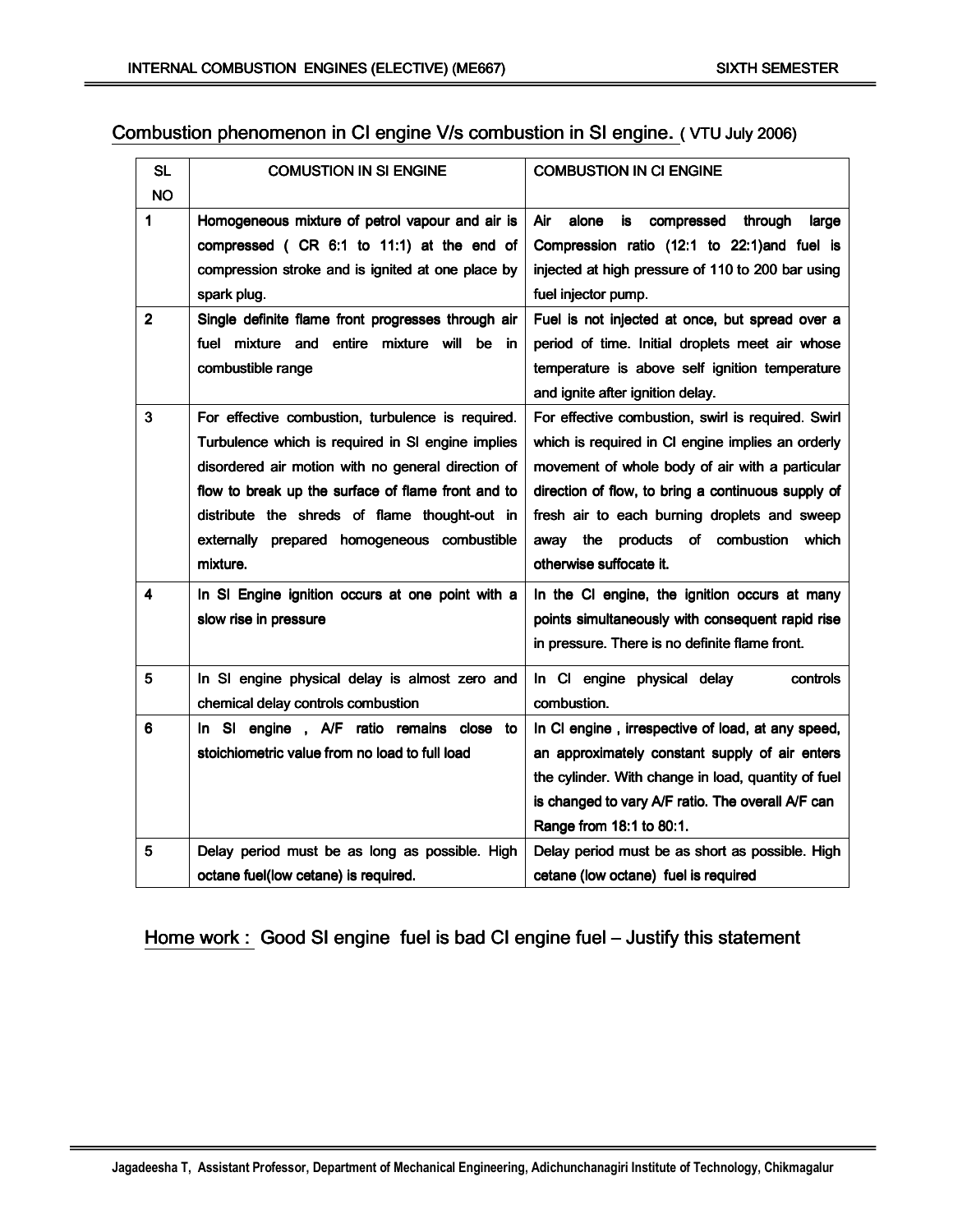#### EFFECT OF VARIOUS FACTORS ON DELAY PERIOD IN CI ENGINE ( VTU July 06/July07)

Many design and operating factors affect the delay period. The important ones are:

- compression ratio
- $\div$  engine speed
- ❖ output
- $\div$  injection timing
- $\div$  quality of the fuel
- $\div$  intake temperature
- $\div$  intake pressure

1. Compression Ratio. The increase in the compression temperature of the air with increase in compression ratio evaluated at the end of the compression stroke is shown in Fig. It is also seen from the same figure that the minimum auto ignition temperature of a fuel decreases due to increased density of the compressed air. This results in a closer contact between the molecules of fuel and oxygen reducing the time of reaction. The increase in the compression temperature as well as the decrease in the minimum auto ignition temperature decrease the delay period. The maximum peak pressure during the combustion process is only marginally affected by the compression ratio (because delay period is



Effect of Compression Ratio on Maximum Air Temperature and Minimum Autoignition Temperature



shorter with higher compression ratio and hence the pressure rise is lower).

Then why we do not use very high compression ratio in CI?

One of the practical disadvantages of using a very high compression ratio is that the mechanical efficiency tends to decrease due to increase in weight of the reciprocating parts. Therefore, engine designers always try to use a lower compression ratio which helps in easy cold starting and light load running at high speeds.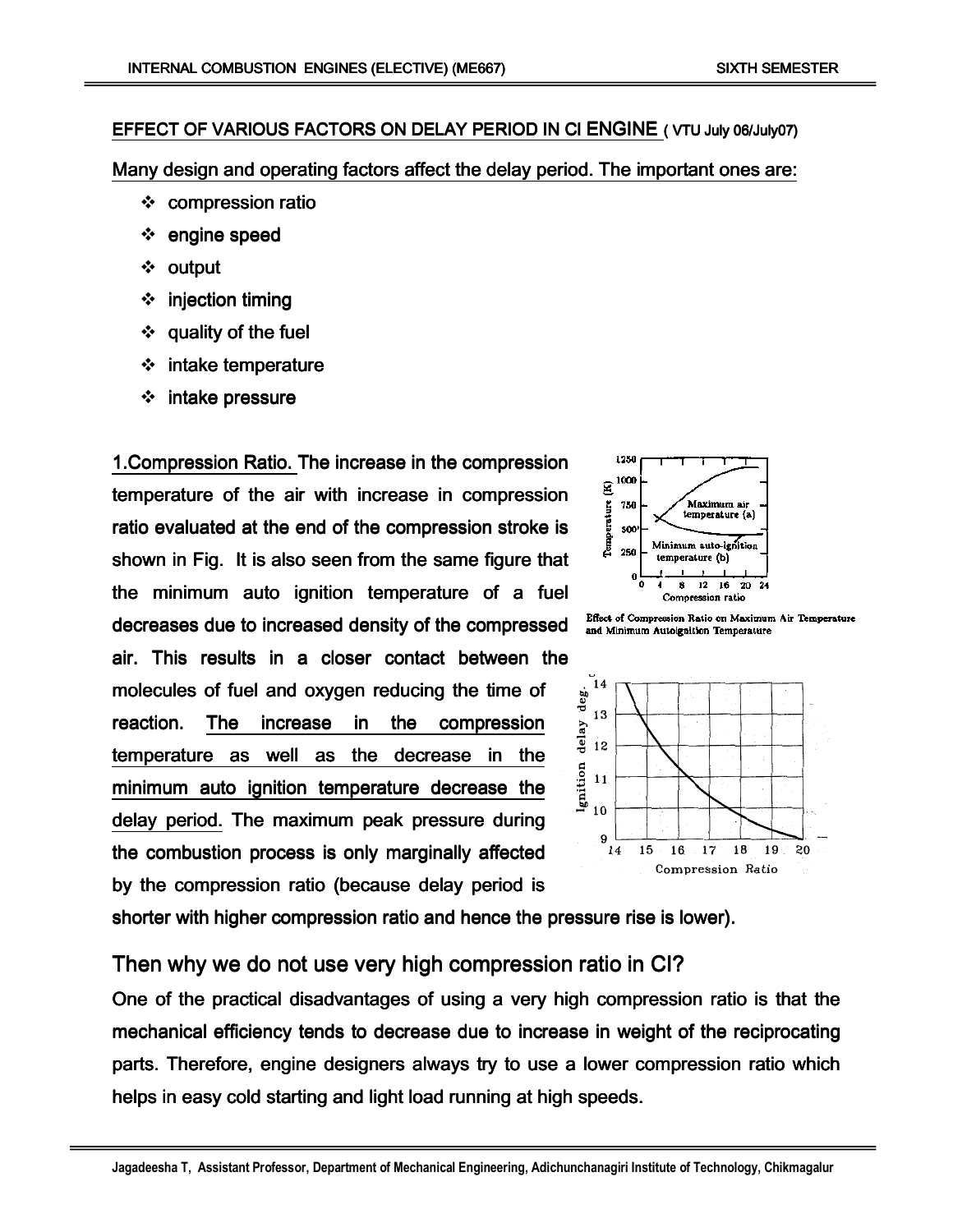#### 2.Engine Speed:

The delay period could be given either in terms of absolute time (in milliseconds) or in terms of crank angle degrees

With increase in engine speed, the loss of heat during compression decreases, resulting in the rise of both the temperature and pressure of the compressed air thus reducing the delay period in milliseconds. However,



in degrees of crank travel the delay period increases as the engine operates at a higher rpm. The fuel pump is geared to the engine, and hence the amount of fuel injected during the delay period depends on crank degrees and not on absolute time. Hence, at high speeds, there will be more fuel present in the cylinder to take part in the second stage of uncontrolled combustion resulting in high rate of pressure rise.

#### 3 Outputs

With an increase in engine output the air-fuel ratio decreases, operating temperatures increase and hence delay period decreases. The rate of pressure rise is unaffected but the peak pressure reached may be high.

#### 4. Injection timing: 4.

The effect of injection advance on the pressure variation is shown in Fig. for three injection advance timings of 90°, 18°, and 27° before TDC. The injected quantity of fuel per cycle is constant. As the pressure and temperature at the beginning of injection are lower for higher ignition advance, the delay



Effect of Injection Timing on Indicator Diagram period increases with increase in injection advance. The optimum angle of injection advance depends on many factors but generally it is about 20°bTDC.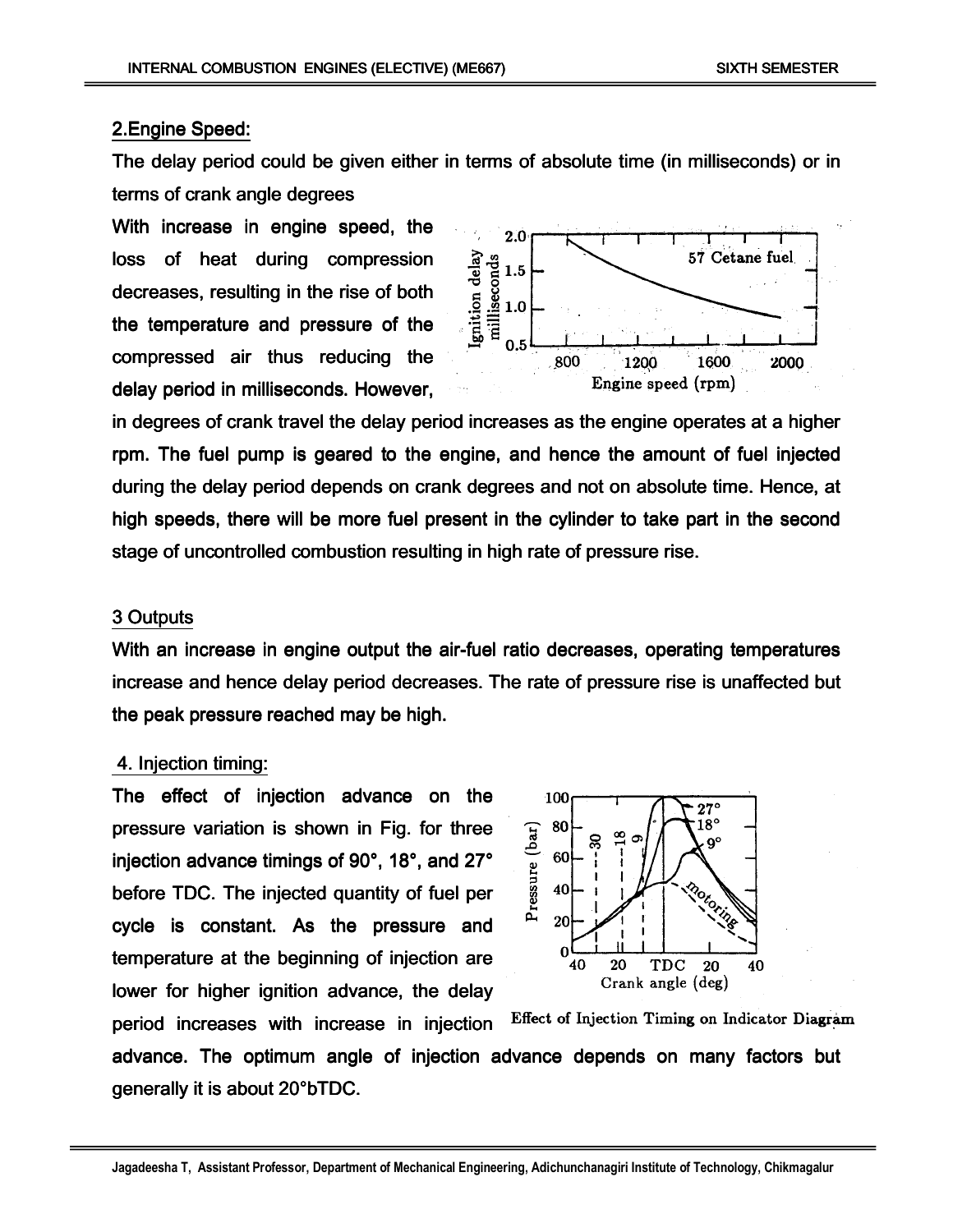#### 5. Quality of Fuel used:

The physical and chemical properties of fuel play very important role in delay period. The most important property of fuel which is responsible for chemical delay is its selfignition temperature. Lower the self-ignition temperature, lower the delay period.

The cetane number (CN) of the fuel is another important parameter which is responsible

for the delay period. A fuel of higher cetane number gives lower delay period and provides smoother engine operation.

The effect of cetane number on the indicator diagram when injection timing is same is shown in adjacent figure.

The delay period for a fuel having  $CN = 50$  is lowest and pressure rise is also smooth and maximum pressure rise is least as most of the fuel burns during controlled combustion.



The other properties of fuel which affects the physical delay period are volatility, latent heat, viscosity and surface tension. The viscosity and surface tension are responsible for the better atomization whereas latent heat and viscosity are responsible for the rapid evaporation of fuel.

#### 6. Intake Temperature

The delay period is reduced either with increased temperature. However, preheating of charge for this purpose is not desirable because it reduces the density of charge and volumetric efficiency and power output.

#### 7. Intake pressure

Increase in intake pressure or supercharging reduces the auto ignition temperature and hence reduces the delay period. The peak pressure will be higher since the compression pressure will increase with intake pressure.

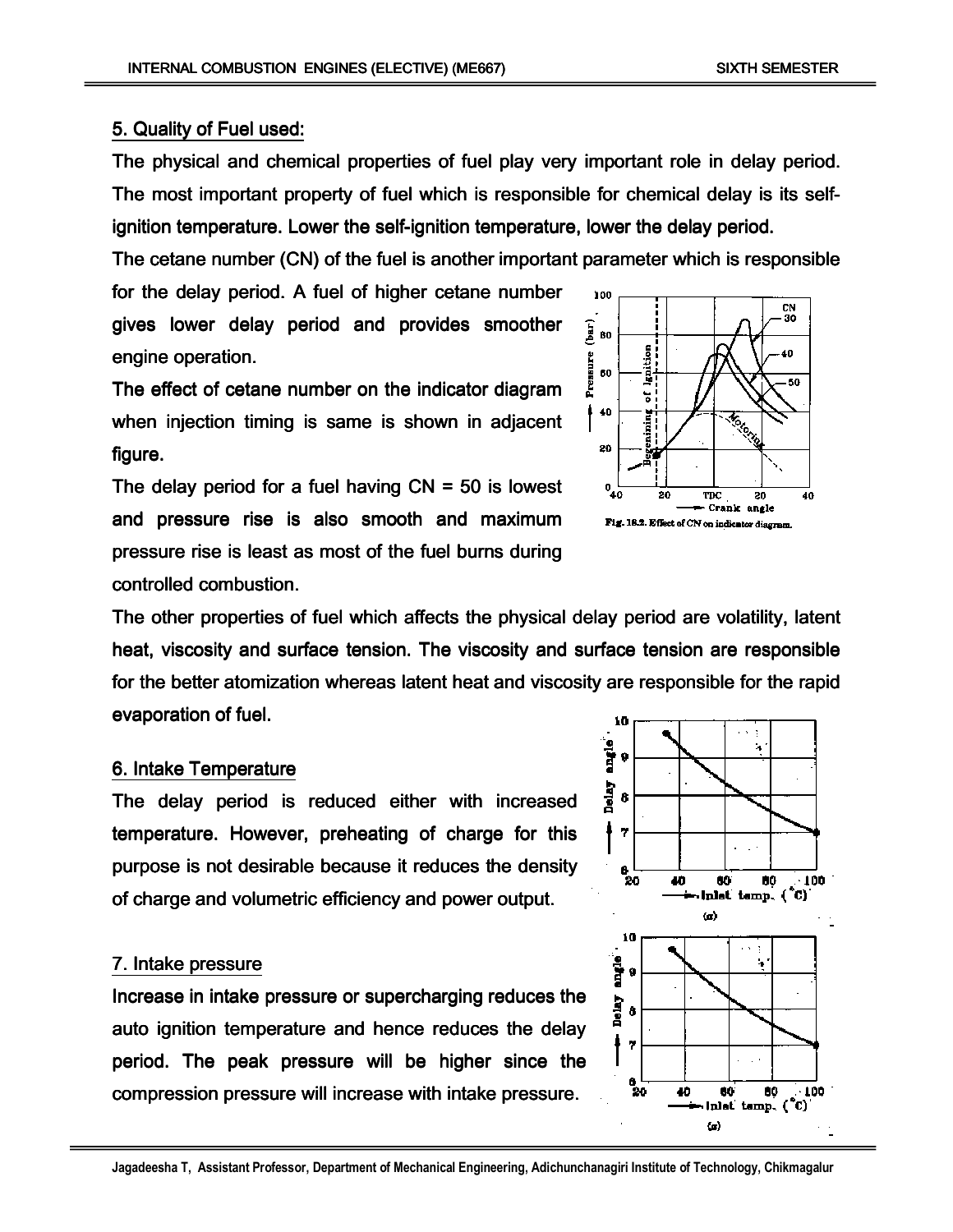The following table gives the summary of the factors which influence the delay period in CI engine.

| <b>SL</b>      | Increase in variables                | <b>Effect on Delay period</b> | Reason                             |  |
|----------------|--------------------------------------|-------------------------------|------------------------------------|--|
| <b>No</b>      |                                      |                               |                                    |  |
| $\mathbf 1$    | <b>Cetane Number of fuel</b>         | Reduce                        | Reduces the self ignition          |  |
|                |                                      |                               | temperature                        |  |
| $\overline{2}$ | Injection pressure                   | Reduce                        | Reduces the physical delay due     |  |
|                |                                      |                               | to greater surface to volume ratio |  |
| 3              | Injection timing advance<br>Increase |                               | Reduces the pressure and           |  |
|                |                                      |                               | temperature when the injection     |  |
|                |                                      |                               | begins                             |  |
| 4              | Compression ratio                    | Reduce                        | Increases air temperature and      |  |
|                |                                      |                               | pressure and reduces auto          |  |
|                |                                      |                               | ignition temperature               |  |
| 5              | Intake temperature                   | Reduce                        | Increase air temperature           |  |
| $6\phantom{1}$ | Jacket water temperature             | Reduce                        | Increase wall and hence air        |  |
|                |                                      |                               | temperature                        |  |
| $\overline{7}$ | Fuel temperature                     | Reduce                        | Increases chemical reaction due    |  |
|                |                                      |                               | to better vaporization             |  |
| 8              | Intake pressure                      | Reduce                        | Increases the density and also     |  |
|                |                                      |                               | reduces the auto ignition          |  |
|                |                                      |                               | temperature                        |  |
| 9              | Speed                                | Increase in terms of crank    | Reduce loss of heat                |  |
|                |                                      | angle but reduces in          |                                    |  |
|                |                                      | terms of milliseconds.        |                                    |  |
| 10             | Load (Fuel/air ratio)                | <b>Decrease</b>               | Increase the operating             |  |
|                |                                      |                               | temperature                        |  |
| 11             | Engine size                          | Increase in terms of crank    | Larger engines operate at          |  |
|                |                                      | angle but little effect in    | normally slow speeds.              |  |
|                |                                      | terms of milliseconds.        |                                    |  |
| 12             | Type of combustion                   | Lower for engines with        | Due to compactness of the          |  |
|                | chamber                              | pre-combustion chamber        | chamber.                           |  |

# EFFECT OF VARIABLE ON DELAY PERIOD – SUMMARY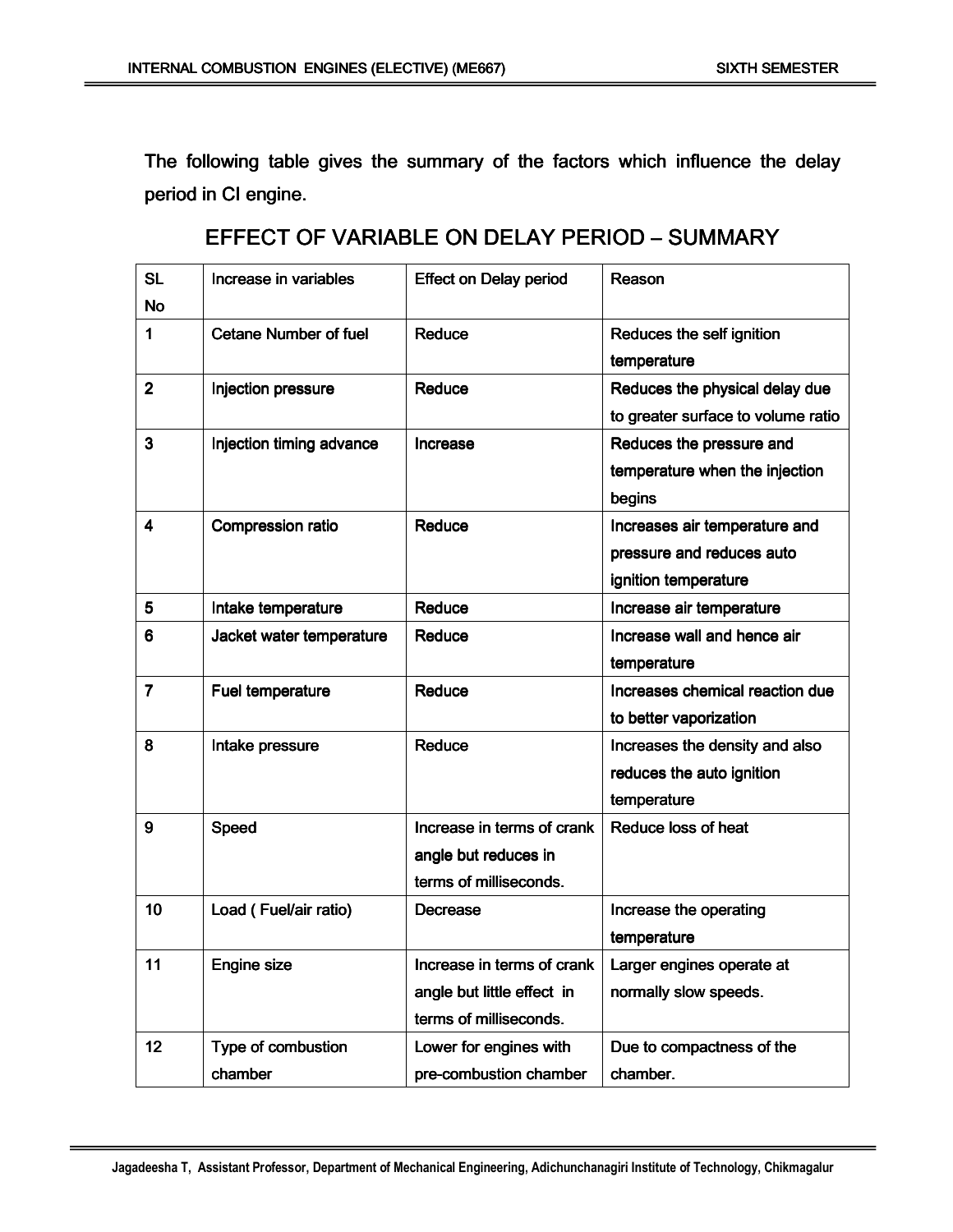# PHENOMENON OF DIESEL KNOCK ( VTU Feb 2006)

Knocking is violet gas vibration and audible sound produced by extreme pressure differentials leading to the very rapid rise during the early part of uncontrolled second phase of combustion.

In C.I. engines the injection process takes place over a definite interval of time. Consequently, as the first few droplets injected are passing through the ignition lag period, additional droplets are being injected into the chamber. If the ignition delay is longer, the actual burning of the first few droplets is delayed and a greater quantity of fuel droplets gets accumulated in the chamber. When the actual burning commences, the additional fuel can cause too rapid a rate of pressure rise, as shown on pressure crank angle diagram above, resulting in Jamming of forces against the piston (as if struck by a hammer) and rough engine operation. If the ignition delay is quite long, so much fuel can accumulate that the rate of pressure rise is almost instantaneous. Such, a situation produces extreme pressure differentials and violent gas vibration known as knocking (diesel knock), and is evidenced by audible knock. The phenomenon is similar to



that in the SI engine. However, in SI Engine knocking occurs near the end of combustion whereas in CI engine, knocking the occurs near the beginning of combustion.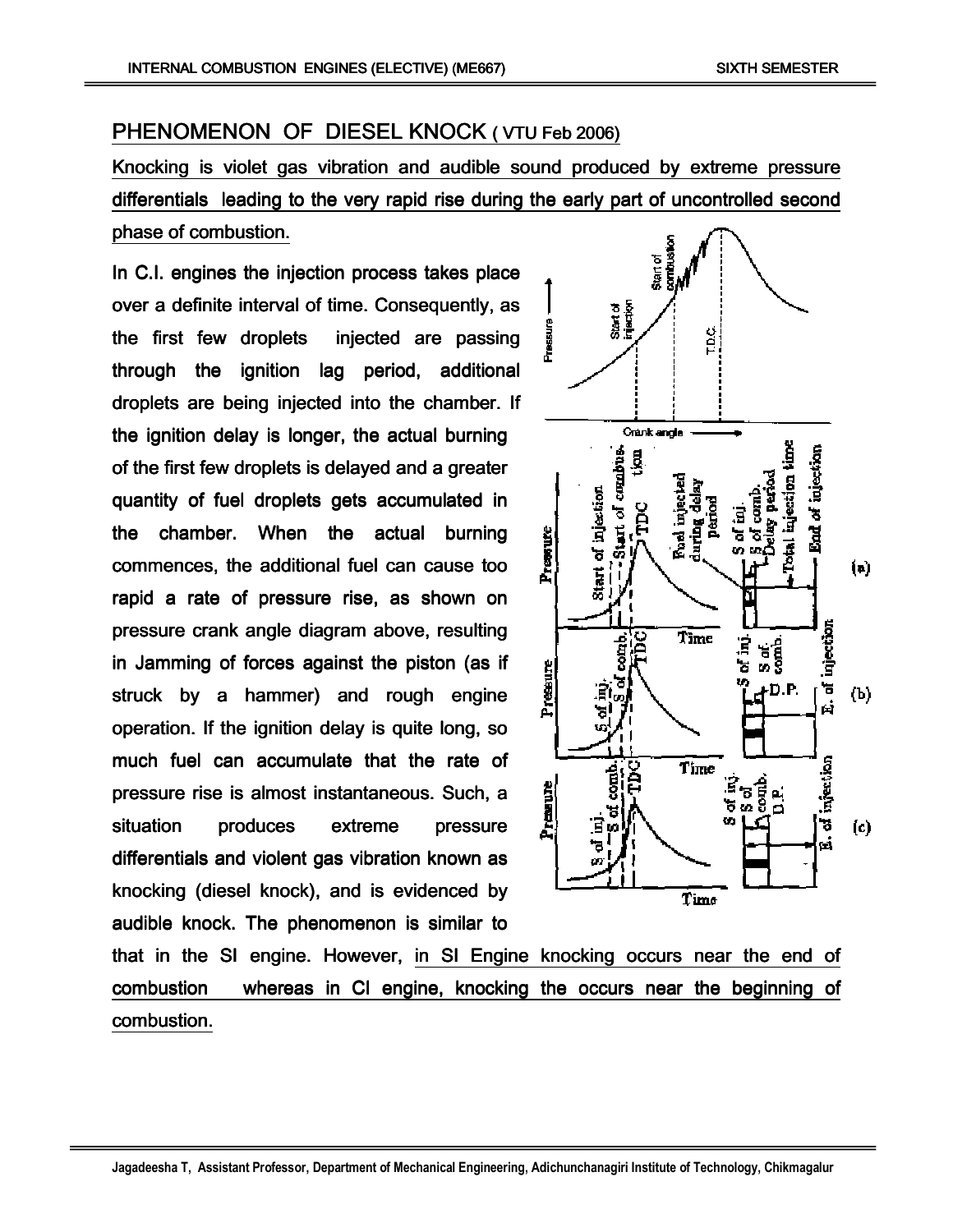Delay period is directly related to Knocking in CI engine. An extensive delay period can be due to following factors:

- $\div$  A low compression ratio permitting only a marginal self ignition temperature to be reached.
- $\div$  A low combustion pressure due to worn out piston, rings and bad valves
- $\div$  Low cetane number of fuel
- $\div$  Poorly atomized fuel spray preventing early combustion
- $\div$  Coarse droplet formation due to malfunctioning of injector parts like spring
- $\div$  Low intake temperature and pressure of air

## METHODS OF CONTROLING DIESEL KNOCK ( VTU Feb 2006)

We have discussed the factors which are responsible for the detonation in the previous sections. If these factors are controlled, then the detonation can be avoided.

- $\div$  Using a better fuel. Higher CN fuel has lower delay period and reduces knocking tendency.
- $\div$  Controlling the Rate of Fuel Supply. By injecting less fuel in the beginning and then more fuel amount in the combustion chamber detonation can be controlled to a certain extent. Cam shape of suitable profile can be designed for this purpose.
- $\cdot$  Knock reducing fuel injector : This type of injector avoid the sudden increase in pressure inside the combustion chamber because of accumulated fuel. This can be done by arranging the injector so that only small amount of fuel is injected first. This can be achieved by using two or more injectors arranging in out of phase.
- $\div$  By using Ignition accelerators : C N number can be increased by adding chemical called dopes. The two chemical dopes are used are ethyl-nitrate and amyle –nitrate in concentration of 8.8 gm/Litre and 7.7 gm/Litre. But these two increase the  $NO<sub>x</sub>$  emissions
- $\cdot$  Increasing Swirl : Knocking can be greatly reduced by increasing swirl ( or reducing turbulence). Swirl helps in knock free combustion.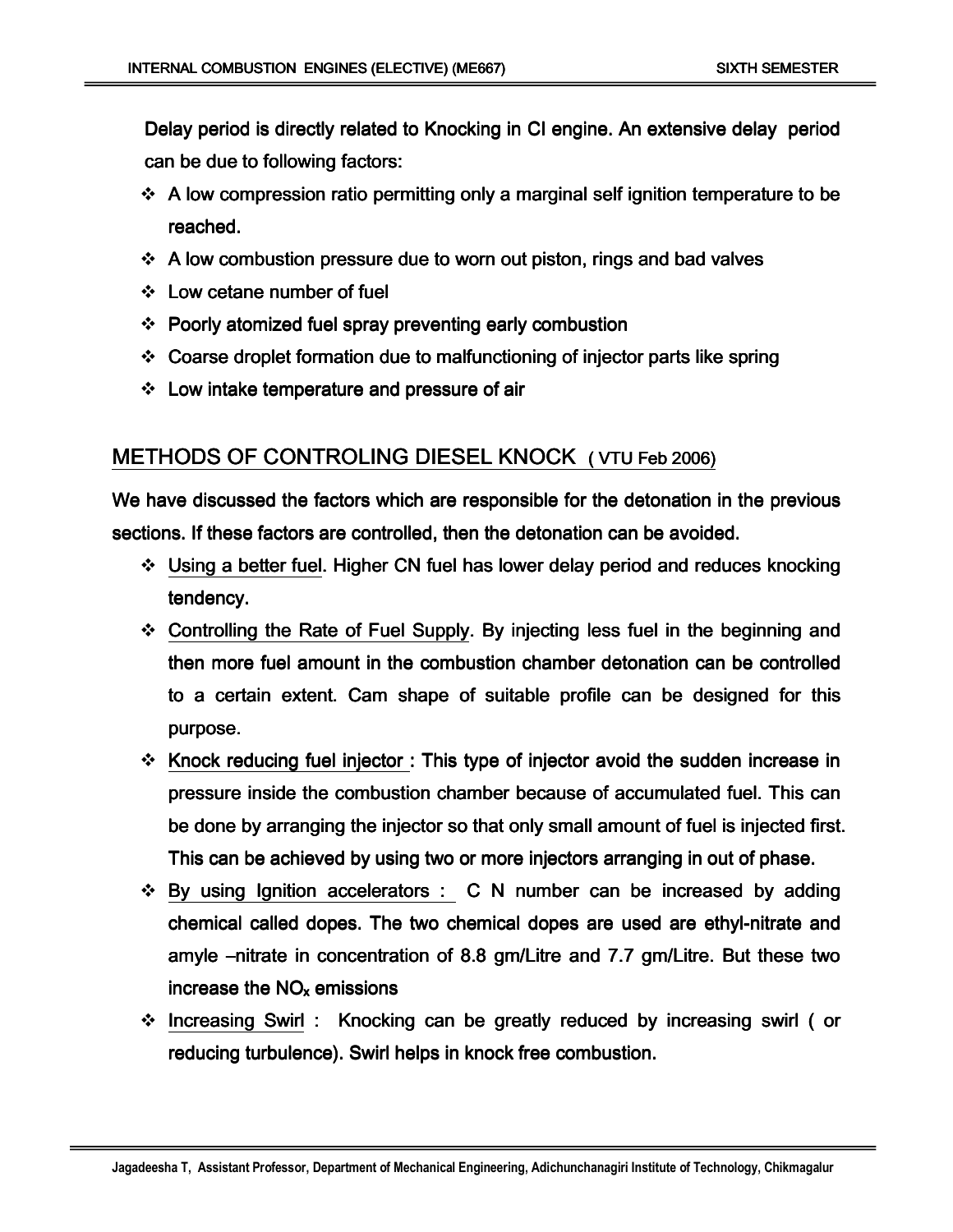#### COMPARISON OF KNOCK IN SI AND C ENGINES

It may be interesting to note that knocking in spark-ignition engines and compressionignition engines is fundamentally due to the auto ignition of the fuel-air mixture. In both the cases, the knocking depends on the auto ignition lag of the fuel-air mixture. But careful examination of knocking phenomenon in SI and CI engines reveals the following differences:



1.In spark ignition engines, auto ignition of end gas away from the spark plug, most likely near the end of combustion causes knocking. But in compression engines the auto ignition of charge causing knocking is at the start of combustion.

2.In order to avoid knocking in SI engine, it is necessary to prevent auto ignition of the end gas to take place at all. In CI engine, the earliest auto –ignition is necessary to avoid knocking

3. The knocking in SI engine takes place in homogeneous mixture, therefore, the rate of pressure rise and maximum pressure is considerably high. In case of CI engine, the mixture is not homogenous and hence the rate of pressure is lower than in SI engine.

4.In CI engine only air is compressed, therefore there is no question of Pre-ignition in CI engines as in SI engines.

5.It is lot more easy to distinguish between knocking and non-knocking condition in SI engines as human ear easily finds the difference. However in CI engines, normal ignition itself is by auto-ignition and rate of pressure rise under the normal conditions is considerably high (10 bar against 2.5 bar for SI engine) and causes high noise. The noise level becomes excessive under detonation condition. Therefore there is no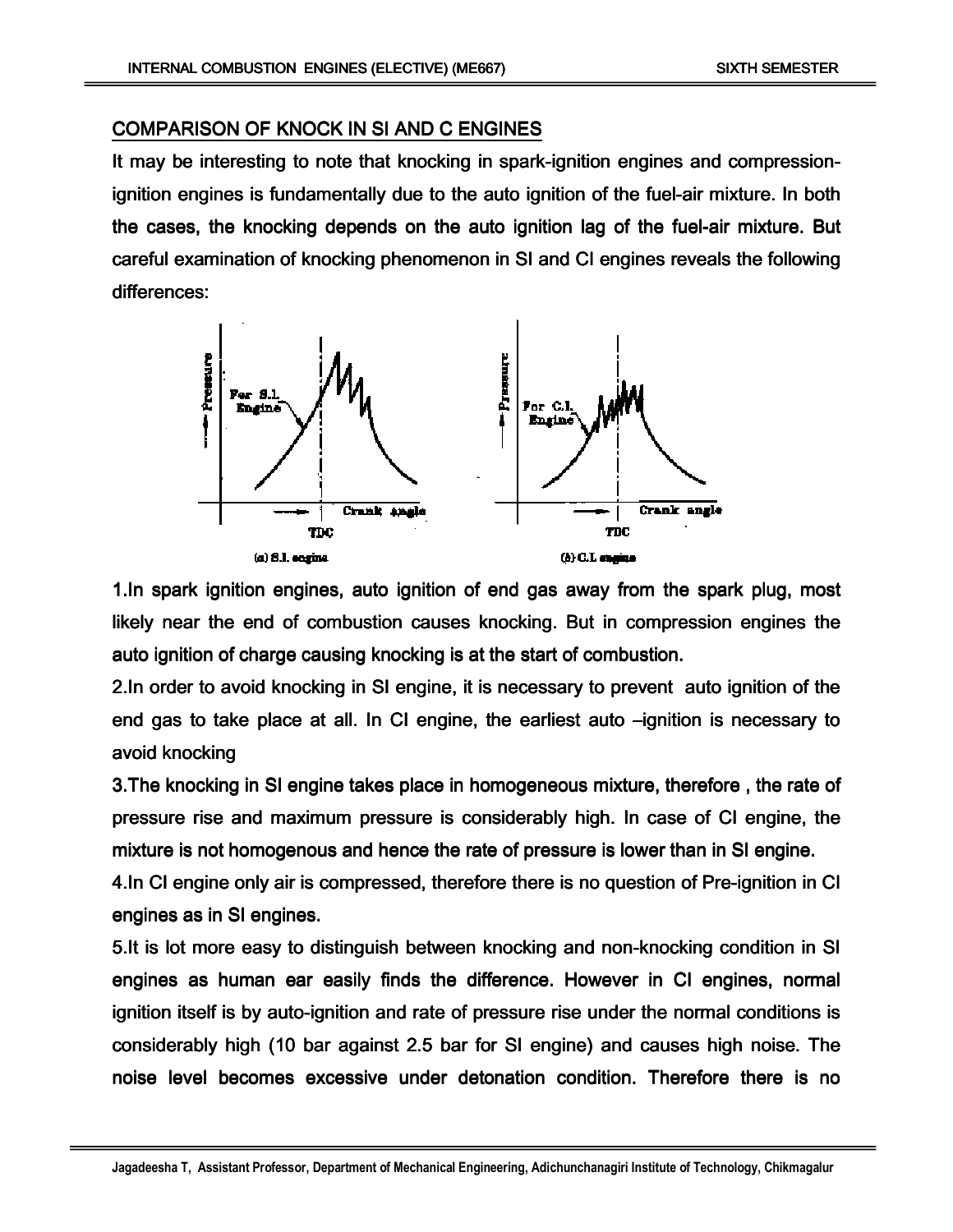definite distinction between normal and knocking combustion.

6.SI fuels should have long delay period to avoid knocking. CI fuels should have short delay period to avoid knocking.

The following table gives a comparative statement of various characteristics that reduce knocking in SI and CI engines

| S. No. | Factors Affecting Knoch             | S.I. Engines | C.I. Engines |
|--------|-------------------------------------|--------------|--------------|
| ı.     | Self ignition temperature           | High         | Low          |
| 2.     | Delay period of fuel                | Long         | Short        |
| З.     | Compression Ratio                   | Low          | High         |
| 4.     | Inlet Temperature                   | Low          | High         |
| 5.     | Inlet Pressure                      | Low          | High         |
| 6.     | Speed                               | High         | Low          |
| 7.     | Cylinder Size                       | Small        | Large        |
| -8.    | Combustion chamber wall Temperature | Low          | <b>High</b>  |

# Knock rating of CI fuels ( CETANE NUMBER) ( VTU July 2007/ Jan 07.)

The cetane number is a numerical measure of the influence the diesel fuel has in determining the ignition delay. Higher the cetane rating of the fuel lesser is the propensity for diesel knock. The cetane number of a diesel fuel is a measure of its ignition quality.

The cetane number of a fuel is the percentage by volume of cetane in a mixture of cetane [C<sub>16</sub>H<sub>34</sub>] and  $\alpha$  -methylnapthalane [C<sub>10</sub>H<sub>7</sub> CH<sub>3</sub>] that has same performance in the standard test engine as that of the fuel. Cetane is arbitrarily assigned a number 100 and originally  $\alpha$  -methylnapthalane was given a number 0 but now reference fuels is heptamethylnonane (HMN) which is given a value of 15. HMN is used because it is more stable compound and has slightly better ignition quality. quality.

The relation between the cetane number and delay period is shown in adjacent figure

Cetane number 40 means a mixture containing 40 % cetane and 60  $%$  of heptamethylnonane (HMN) by volume

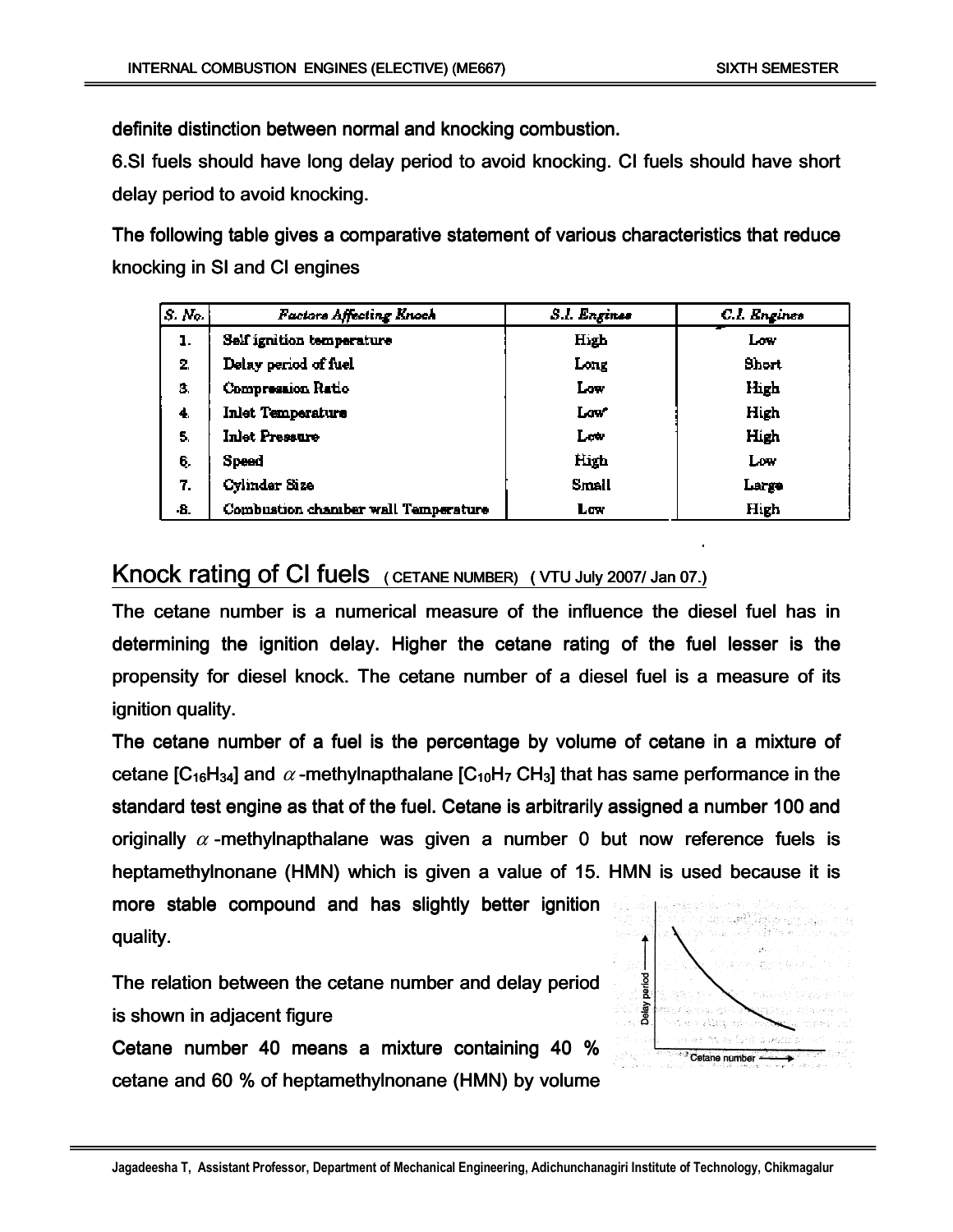which gives same ignition delay as tested fuel. For high sped engine, cetane number of 50 is required, for medium speed engine about 30.

High octane number implies low cetane number . In other words good CI engine fuel is bad CI engine fuel. An approximate relationship between Cetane (CN) and octane (ON) number is given by 2 $\overline{\mathsf{o}}$ 6 $-\frac{1}{2}$  $\tilde{\mathbf{0}}$ C N $= 6 -$ 

The following graph shows relationship of other properties of fuel with CN



# DIESEL INDEX (DI) (VTU Jan 2007)

Diesel index is a cheap method of predicting ignition quality. This scale is made possible because ignition quality is quite sensitive to hydrocarbons compositions. That is paraffin have high ignition quality and aromatic compounds have low ignition quality. Thus the diesel index gives an indication of ignition quality obtained from certain physical characteristics of fuel as opposed to an actual determination in the test engine. The index is derived from knowledge of aniline point and American petroleum Institute (API) gravity. ggA

$$
D = \n\begin{array}{ccccc}\nD & \text{p} & \text{p} & \text{A} & \text{g} \\
I & A & O & \text{y} & 1\n\end{array}
$$

Aniline point of fuel is the temperature at which equal parts of fuel and pure aniline dissolve each other. It therefore gives an indication of chemical composition of fuel since the more "parafinme" the fuel the higher solution temperature. Likewise, a higher API gravity reflects a low specific gravity and indicates a high paraffinic content, which corresponds to a good ignition quality. the temp<br>I th<br>I iD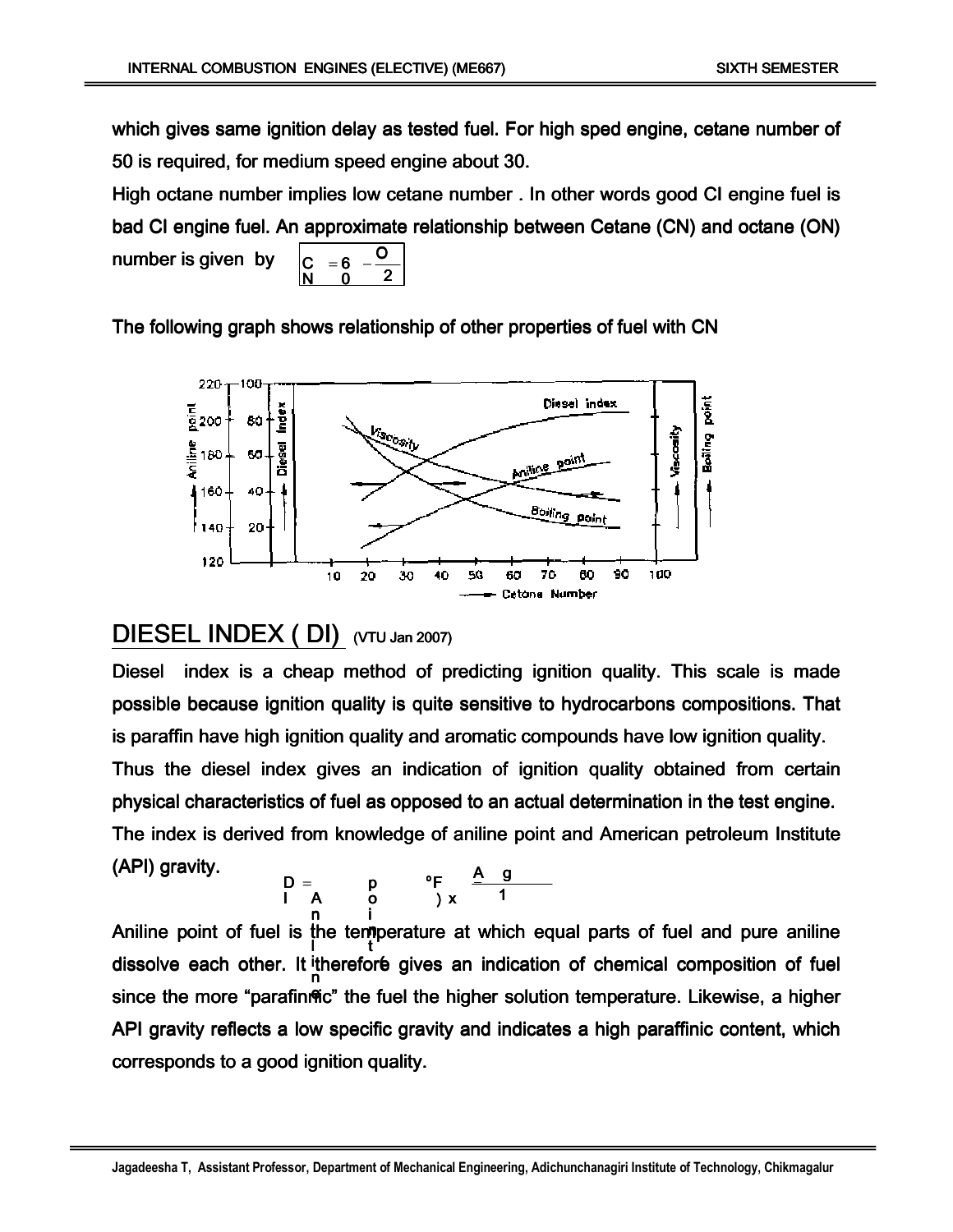#### Good SI engine fuel is a bad CI engine fuel

To reduce knocking Diesel oil should have low self ignition temperature and short time lag, whereas petrol should have high self ignition temperature and a long ignition lag.

In SI engine knocking occurs near the end of combustion, where as in CI engine this occurs in the beginning of combustion. Because of this dissimilarity in the time of starting of knock in SI and CI engines. The conditions which reduce the knock tendency in SI engine will increase the knocking tendency in CI engine.

Diesel has a high cetane number  $(40-60)$  and low octane number $(30)$  and petrol has high Octane number (80-90) ad low cetane number(20).

Figure shows typical indicator diagram of a diesel engine with sharp pressure oscillating during the combustion caused by shock waves when using petrol



Weak mixture gives better efficiency in CI engine- (July 2007)

As the mixture is made lean (less fuel) the temperature rise due to combustion will be

lowered as a result of reduced energy input per unit mass of mixture. This will result in lower specific heat. Further, it will lower the losses due to dissociation and variation in specific heat. The efficiency is therefore, higher and, in fact, approaches the air-cycle efficiency as the fuel-air ratio is reduced as shown in adjacent figure.